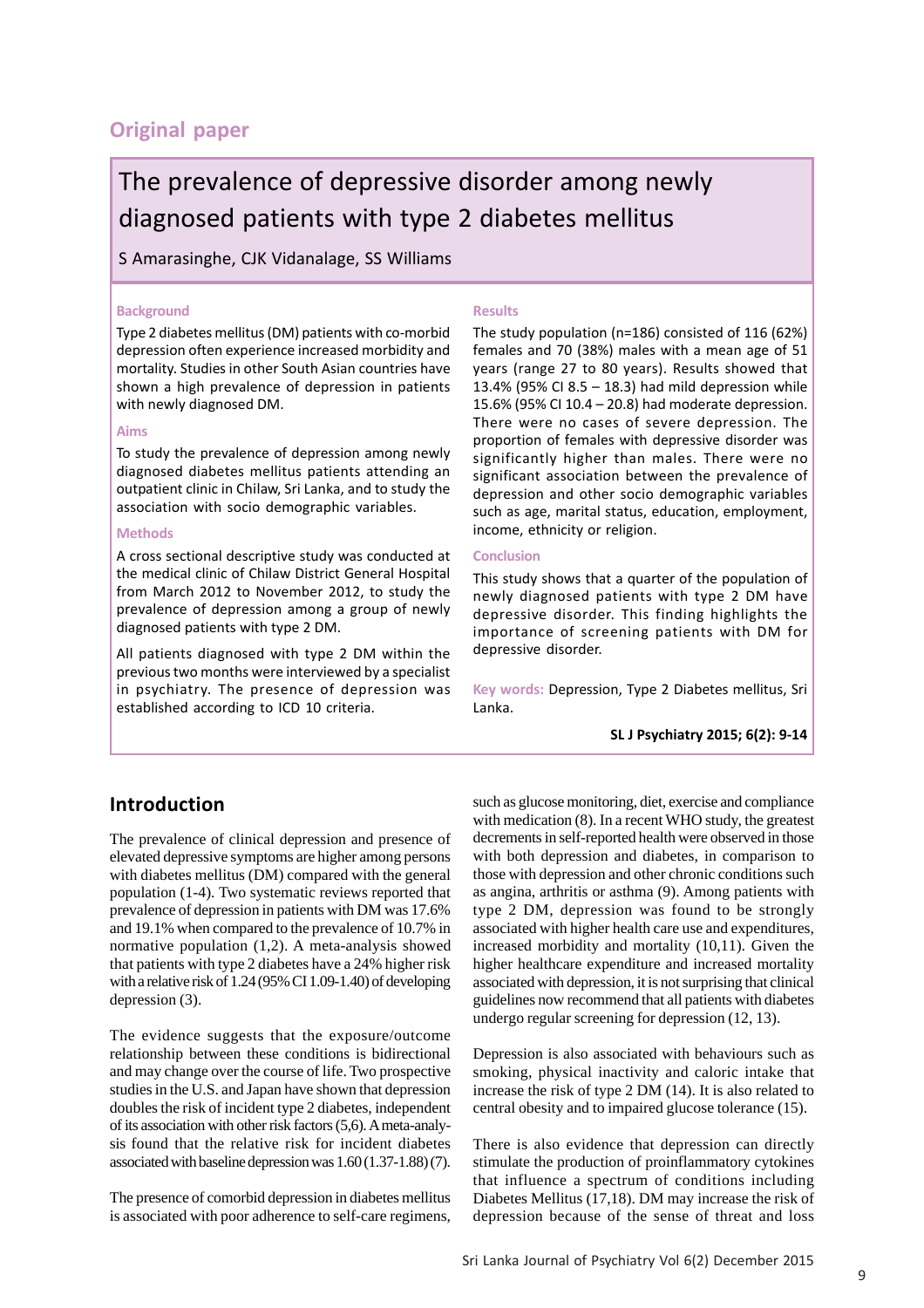associated with receiving this diagnosis, and the substantial lifestyle changes necessary to avoid developing debilitating complications.

A studydone in Chennai of subjects with impaired glucose tolerance, found the overall prevalence of depression to be 14.3% (19). The prevalence of depression in newly diagnosed patients with diabetes was 19.7% (19). The prevalence of depression was significantly higher among subjects with diabetic retinopathy, neuropathy, nephropathy and peripheral vascular disease as compared to subjects without these complications (20). A study in Pakistan revealed that depression is significantly associated with newly diagnosed type 2 DM among adults aged 25 to 60 years (21). The odds of mild depression among cases were 3.86 times the odds among controls (95% CI: 2.22- 6.71), while the odds of moderate to severe depression among cases were 3.41 times the odds among controls (95% CI: 2.07- 5.61) (21). A cross sectional study conducted among adult type 2 diabetes mellitus patients in Bangladesh showed the prevalence of depression to be 34.8%, which included 20.2% with severe depression and 14.6% with mild to moderate depression (22).

Although the relationship between type 2 DM and depressive disorder is well established, only a few studies have looked at newly diagnosed type 2 DM and depressive disorder. An understanding of the temporal relationship of depression in type 2 DM will be useful as an increased prevalence of depression from the onset may warrant early intervention. Thus the aim of this study was to describe the prevalence of depressive disorder in patients with newly diagnosed type 2 DM.

# **Methods**

The study was conducted at the outpatient diabetic clinic of the District General Hospital, Chilaw from March 2012 to November 2012. Patients diagnosed with type 2 DM within a period of two months were recruited after informed consent. The cases of DM were operationally defined according to American Diabetic Association guidelines by a consultant physician (23).

This required the presence of any two of the following: Symptoms of polyuria (frequent urination) and polydispia (increased thirst and consequent increased fluid intake) plus random blood glucose level  $>$  = 200 mg/dl (11.1) mmol/l), or fasting blood glucose level  $> = 126$  mg/dl (7.0)

mmol/l) or 2 hour post prandial glucose level  $(>= 200$ mg/dl (11.1 mmol/l) after 75 g glucose load.

The first author, who is a consultant psychiatrist, assessed all newly diagnosed patients with DM, for the presence or absence of depression. The diagnosis of a depressive disorder was established by clinical interview, based on ICD 10 criteria (24). Socio demographic data on age, sex, marital status, education, employment, income, ethnicity and religion were collected by an interviewer administered questionnaire.

In the absence of relevant Sri Lankan data, a minimum sample size of 169 was calculated based on an estimated prevalence of depressive disorder of 20% as reported in previously mentioned Chennai study by Poongathai et al (19).

The ethical clearance for the study was obtained from the ethical review committee of the Colombo South Teaching Hospital, Kalubowila. Eligible participants who gave written informed consent were included in the study. All the patients who were diagnosed with depressive disorder were referred to the nearest psychiatric unit for treatment. Statistical analyses were carried out using Statistical Package for Social Sciences (SSPS) version 17.

# **Results**

The study population ( $n = 186$ ) consisted of 116 (62%) females and 70 (38%) males. The mean age was 51 years (range 27 years to 80 years). The study showed that 29% (CI 22.4 - 35.5) had a diagnosis of mild (13.4%; 95% CI 8.5 - 18.3) or moderate depression (15.6%; 95 % CI 10.4 - 20.8). There were no cases of severe depression (Table 1).

A significantly higher number of females (33.6%) had depressive disorder compared to the males (21.4%)  $(\chi^2=13.32; p=0.0002)$ . The study revealed a high rate of depression (42.1%) among the over 65-year age group. The second highest rate was found among the 26-35 year age group. These differences were not statistically significant. There was no significant difference between marital status and the prevalence of depression (Table 2).

There was no significant association between education levels ( $p = 0.98$ ) or income status and depression ( $p = 0.21$ ).

| Table 1. Prevalence of depression in patients with type 2 diabetes |     |       |                         |  |  |  |
|--------------------------------------------------------------------|-----|-------|-------------------------|--|--|--|
| Classification of depression                                       | No. | %     | 95% Confidence Interval |  |  |  |
| No depression                                                      | 132 | 71.0  |                         |  |  |  |
| Mild                                                               | 25  | 13.4  | $8.5 - 18.3$            |  |  |  |
| Moderate                                                           | 29  | 15.6  | $10.4 - 20.8$           |  |  |  |
| <b>Total</b>                                                       | 186 | 100.0 |                         |  |  |  |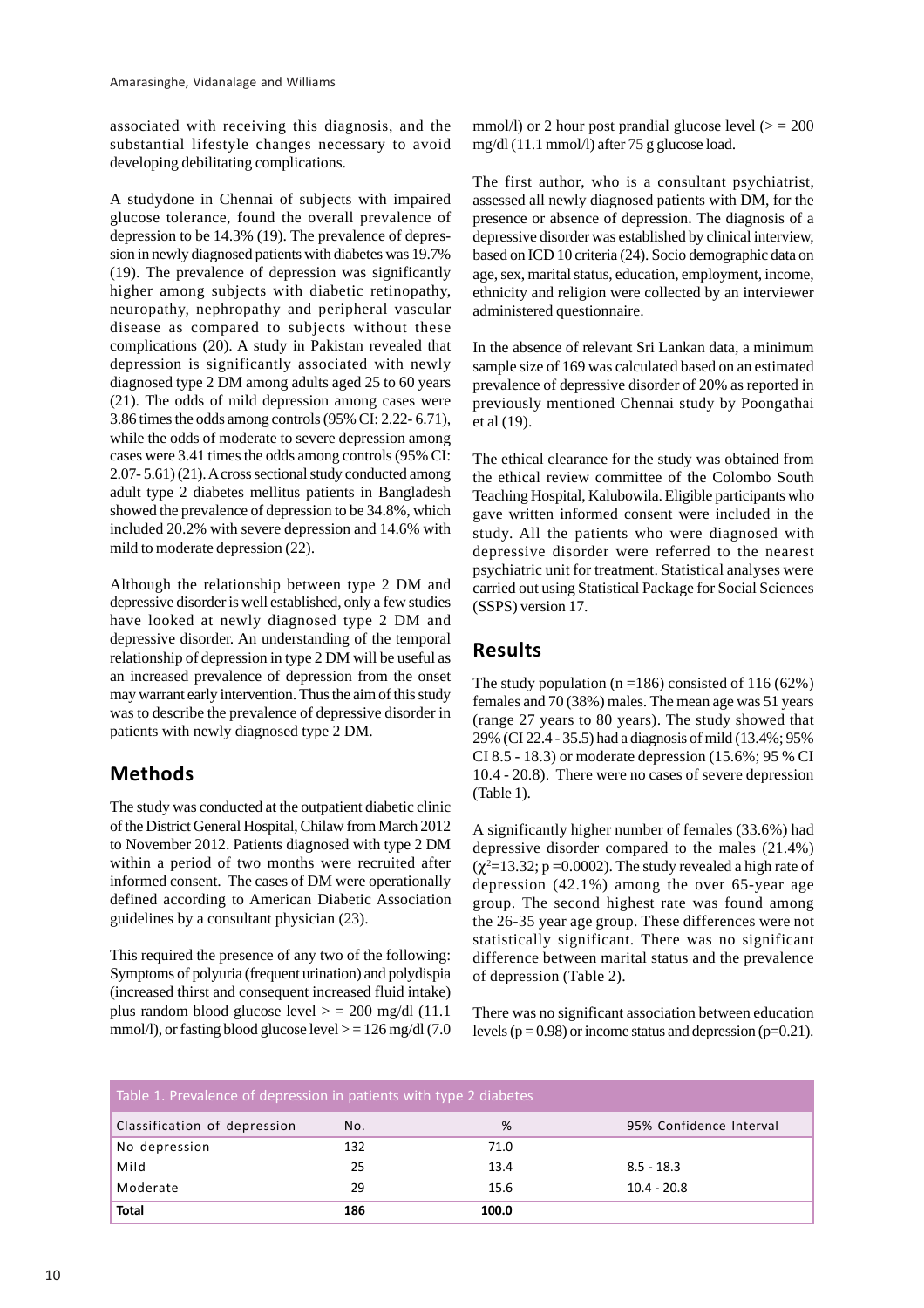| Table 2. Association between depressive disorder and personal characteristics |                       |                      |      |                            |      |                    |       |                              |
|-------------------------------------------------------------------------------|-----------------------|----------------------|------|----------------------------|------|--------------------|-------|------------------------------|
|                                                                               |                       | Depression<br>$n=54$ |      | No depression<br>$n = 132$ |      | Total<br>$n = 186$ |       | Test and p                   |
| <b>Characteristics</b>                                                        |                       | No.                  | $\%$ | No.                        | %    | No.                | %     |                              |
|                                                                               | Age group in years    |                      |      |                            |      |                    |       |                              |
|                                                                               | $26 - 35$             | 5                    | 35.7 | 9                          | 64.3 | 14                 | 100.0 | $\chi^2$ = 2.77,<br>$df = 4$ |
|                                                                               | 36-45                 | 9                    | 22.5 | 31                         | 77.5 | 40                 | 100.0 | $p=0.60$                     |
|                                                                               | 46-55                 | 20                   | 29.0 | 49                         | 71.0 | 69                 | 100.0 |                              |
|                                                                               | 56-65                 | 12                   | 27.3 | 32                         | 72.7 | 44                 | 100.0 |                              |
|                                                                               | >65                   | 8                    | 42.1 | 11                         | 57.9 | 19                 | 100.0 |                              |
| Sex                                                                           |                       |                      |      |                            |      |                    |       |                              |
|                                                                               | Male                  | 15                   | 21.4 | 55                         | 78.6 | 70                 | 100.0 | $\chi^2$ = 13.33,<br>$df=1$  |
|                                                                               | Female                | 39                   | 33.6 | 77                         | 66.4 | 116                | 100.0 | p=0.0002                     |
| <b>Marital status</b>                                                         |                       |                      |      |                            |      |                    |       |                              |
|                                                                               | Married               | 35                   | 25.7 | 101                        | 74.3 | 136                | 100.0 | $\chi^2$ = 2.67,<br>$df=1$   |
|                                                                               | Single <sup>1</sup>   | 1                    | 25.0 | 3                          | 75.0 | 4                  | 100.0 | $p=0.10$                     |
|                                                                               | Not living            |                      |      |                            |      |                    |       |                              |
|                                                                               | together <sup>1</sup> | 18                   | 39.1 | 28                         | 60.9 | 46                 | 100.0 |                              |

P values are based on  $\chi^2$  tests for categorical variables and t-test for continuous variables.

Rows (1) amalgamated for statistical purposes,

Not living together (Divorced/ Separated/ Spouse Living Aboard/ Spouse dead)

Similarly the study did not show any significant association between ethnicity and religion with depression. In addition there was no association between current employment status and depression (Table 3).

# **Discussion**

According to our findings, more than one fourth of the patients with newly diagnosed Type 2 DM had comorbid mild or moderate depressive disorder. An epidemiological study done by Ball et al. reported that the life-time prevalence of depression in a Sri Lankan population was 6.6% (25). A study conducted in the Northern province during the post conflict period (2013) revealed that the prevalence of major depression was 4.5% (95% CI: 4.1- 4.9) and mild depression was 13.3% (95% CI: 12.7-13.9) (26). Therefore the prevalence of depression in our sample of newly diagnosed DM patients is much higher than the lifetime prevalence of depressive disorder reported for Sri Lanka and the prevalence of major depression in northern Sri Lanka during the post conflict period.

There are other studies done on similar populations with chronic physical illnesses in Sri Lanka. Sumanatissa et al reported that the prevalence of depression was 27.9% among 140 patients with chronic renal failure in the North Central province of Sri Lanka (27). Monaragala reported a prevalence of depression of 38.4% among 211 patients who presented to a tertiary cardiology center in the

Central province following an acute myocardial infarction (28). Weerawardena studied 143 HIV patients and reported a 27.3% prevalence of depression (29). All these studies show a higher prevalence of depressive disorder among these diseased groups.

Asghar et al assessed depressive symptoms in 184 newly diagnosed diabetic subjects in Bangladesh using the Montogomery and Asberg Depression Rating Scale (MADRS) (30). They found that 29% of male and 30.5% of female participants with diabetes had depression, which is very similar to the findings of our study (30).

This study did not show any significant association between age and depression. However 42% of the elderly (over 65) group had depression. Raval et al reported that advancing age is associated with depression in patients with Type 2 DM in India and Khuwaja et al. too reported a higher incidence of depression among the elderly in a Pakistani population (31, 32). It is reported that older patients face many challenges including social isolation, multiple diseases and disabilities; hence they may be more prone to developing psychological conditions.

This study showed a higher prevalence of depression among females than males and similarly, many studies done among newly diagnosed diabetes and long standing DM have reported higher incidence of depression among females (33, 34). It is perhaps in keeping with population trends in general, that more females than males are diagnosed with depressive disorder (35).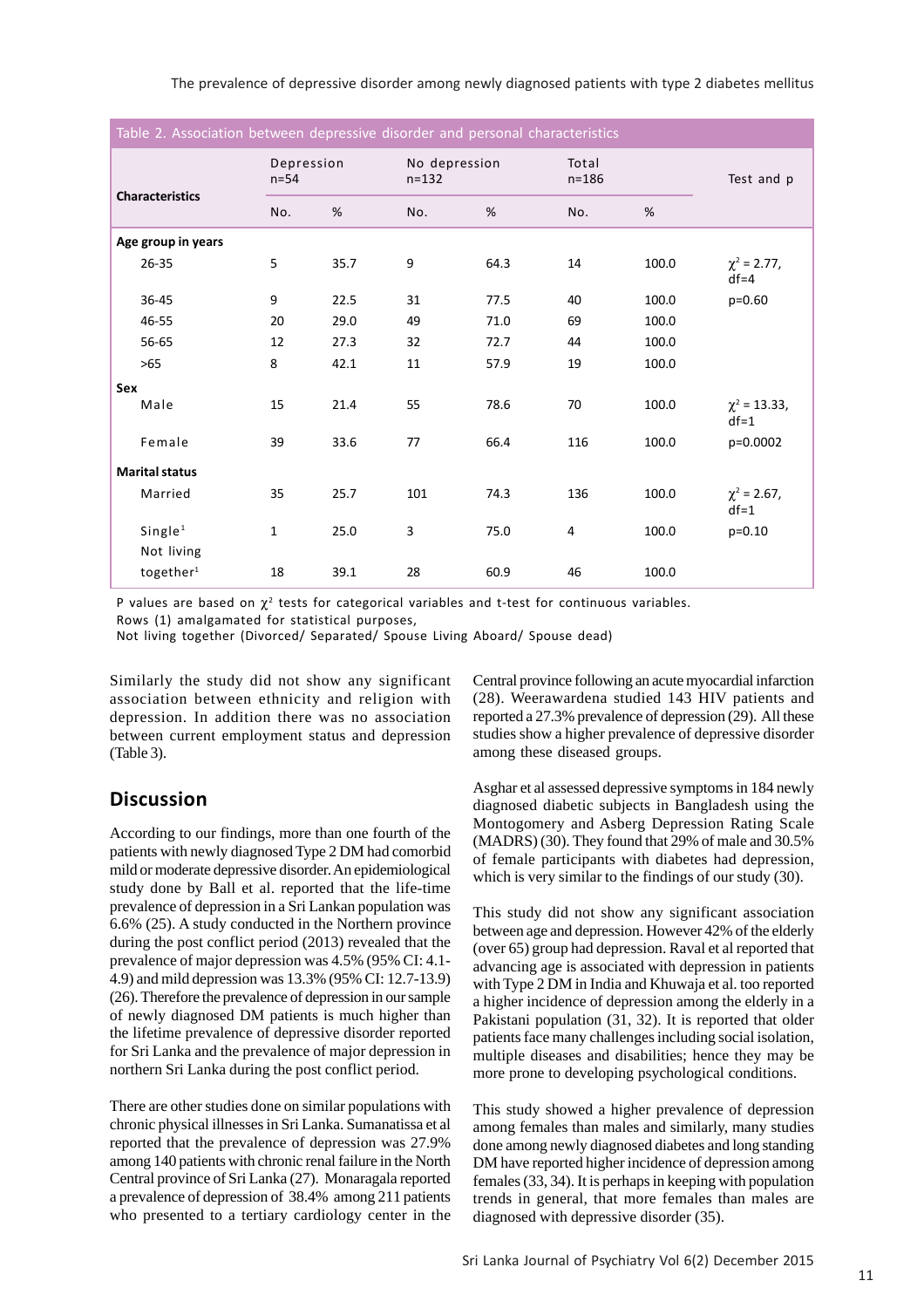| Table 3. Association between depressive disorder and social characteristics |  |  |
|-----------------------------------------------------------------------------|--|--|
|                                                                             |  |  |
|                                                                             |  |  |

| <b>Characteristics</b>              | Depression<br>$n=54$ |      | No depression<br>$n = 132$ |      | Total<br>$n = 186$ |       | Test and p                 |
|-------------------------------------|----------------------|------|----------------------------|------|--------------------|-------|----------------------------|
|                                     | No.                  | %    | No.                        | %    | No.                | %     |                            |
| Level of education                  |                      |      |                            |      |                    |       |                            |
| No education <sup>1</sup>           | $\mathbf{1}$         | 25.0 | 3                          | 75.0 | 4                  | 100.0 | $\chi^2$ = 0.17,<br>$df=3$ |
| Grade $1 - 5^1$                     | 11                   | 28.2 | 28                         | 71.8 | 39                 | 100.0 | p=0.98                     |
| Grade 6 - 10                        | 21                   | 30.4 | 48                         | 69.6 | 69                 | 100.0 |                            |
| GCE(O/L) passed                     | 12                   | 27.3 | 32                         | 72.7 | 44                 | 100.0 |                            |
| GCE(A/L) passed <sup>2</sup>        | 5                    | 27.8 | 13                         | 72.2 | 18                 | 100.0 |                            |
| Higher/technical                    |                      |      |                            |      |                    |       |                            |
| Education <sup>2</sup>              | $\overline{4}$       | 33.3 | 8                          | 66.7 | 12                 | 100.0 |                            |
| <b>Ethnicity</b>                    |                      |      |                            |      |                    |       |                            |
| Sinhala                             | 47                   | 29.9 | 110                        | 70.1 | 157                | 100.0 | $\chi^2$ = 0.39,<br>$df=1$ |
| $SL$ Tamil <sup>1</sup>             | 3                    | 20.0 | 12                         | 80.0 | 15                 | 100.0 | $p=0.53$                   |
| Muslim <sup>1</sup>                 | 4                    | 28.6 | 10                         | 71.4 | 14                 | 100.0 |                            |
| Religion                            |                      |      |                            |      |                    |       |                            |
| <b>Buddhist</b>                     | 24                   | 32.4 | 50                         | 67.6 | 74                 | 100.0 | $\chi^2$ = 0.69,<br>$df=2$ |
| Christian                           | 25                   | 27.5 | 66                         | 72.5 | 91                 | 100.0 | $p=0.41$                   |
| Islam <sup>1</sup>                  | 4                    | 26.7 | 11                         | 73.3 | 15                 | 100.0 |                            |
| Hindu <sup>1</sup>                  | $\mathbf{1}$         | 16.7 | 5                          | 83.3 | 6                  | 100.0 |                            |
| <b>Average Monthly Income (rs.)</b> |                      |      |                            |      |                    |       |                            |
| Less than 10,000                    | 17                   | 33.3 | 34                         | 66.7 | 51                 | 100.0 | $\chi^2$ = 3.15,<br>$df=2$ |
| $10,000 - 20,000$                   | 22                   | 33.8 | 43                         | 66.2 | 65                 | 100.0 | $p=0.21$                   |
| $20,001 - 30,0001$                  | 10                   | 19.2 | 42                         | 80.8 | 52                 | 100.0 |                            |
| $30,001 - 40,0001$                  | $\overline{4}$       | 28.6 | 10                         | 71.4 | 14                 | 100.0 |                            |
| More than $40,0001$                 | $\mathbf{1}$         | 25.0 | 3                          | 75.0 | 4                  | 100.0 |                            |

Rows (1), (2) amalgamated for statistical purposes

This study did not show any difference in depression according to marital status. However previous studies among those with long standing DM have reported a significantly higher prevalence of depression among unmarried participants with diabetes (36, 37).

Several studies have reported associations between lower educational level or lower socio-economic status and depression in DM (38-40). However our study did not find an association between depression and income or educational level.

### **Limitations**

This study had a relatively small sample size and this may have influenced the detection of associations between depression and different demographic variables. The lack of a control comparison group is also a limitation, and prevents further exploration of the possible effects of diabetes on depression.

# **Conclusions**

The findings of this study highlight the importance of screening for depressive disorder in patients with type 2 DM. All doctors working in the general medical setting should therefore be educated about the association of depressive disorder with DM and should be given adequate training to identify and treat depression in DM.

### **Declaration of interest**

None declared

**S Amarasinghe, CJ Kande Vidanalage,** General Hospital, Chilaw

**SS Williams,** Faculty of Medicine, University of Kelaniya, Ragama

**Corresponding author:** S Amarasinghe

**Email:** Sajeewana.amarasinghe@gmail.com

**DOI** http://dx.doi.org/10.4038/sljpsyc.v6i2.8074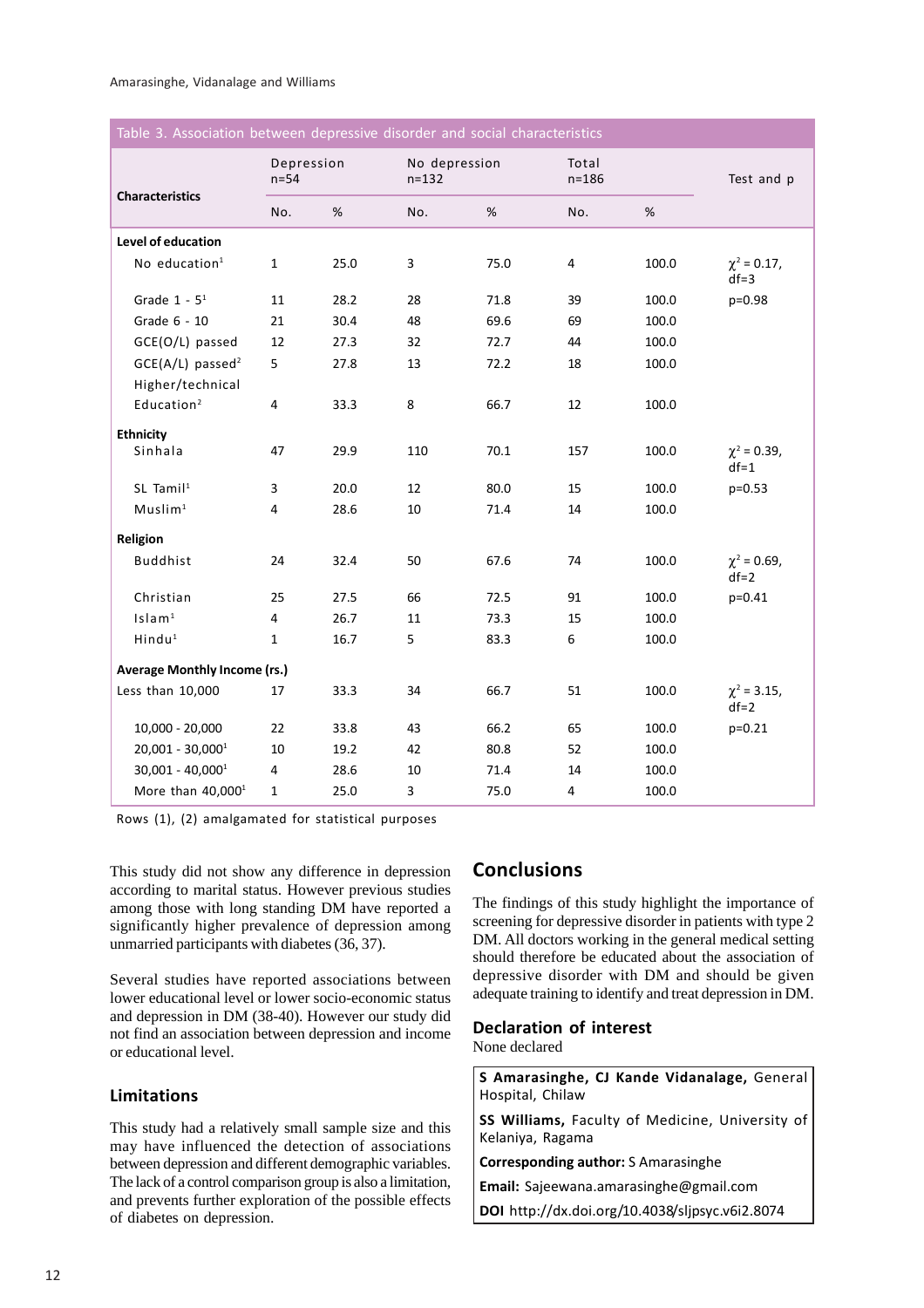# **References**

- 1. Ali S, Stone MA, Peters JL, Davies MJ, Khunti K. The Prevalence of co-morbid depression in adults with type 2 diabetes: a systematic review and meta-analysis. Diabetic Med 2006; 23:1165-73.
- 2. Roy T, Lloyd CE. Epidemiology of depression and diabetes: a systematic review. J Affect Disord 2012; 142 Suppl: S8-21.
- 3. Nouwen A, Winkley K, Twisk J, et al. Type 2 diabetes mellitus as a risk factor for the onset of depression: a systematic review and meta-analysis.European Depression in Diabetes (EDID) Research Consortium. Diabetologia 2010; 53(12): 2480-6.
- 4. Fisher L, Skaff MM, Mullan JT, Arean P, Glasgow R, Masharani U. A longitudinal study of affective and anxiety disorders, depressive affect and diabetes distress in adults with type 2 diabetes. Diabet Med 2008; 25(9): 1096-101.
- 5. Eaton WW, Armenian HA, Gallo J, Pratt L, Ford DE. Depression and risk for onset of type II diabetes: a prospective population-based study. Diabetes Care 1996; 19: 1097-102.
- 6. Kawakami N, Takatsuka N, Shimizu H, Ishibashi H. Depressive symptoms and occurrence of type 2 diabetes among Japanese men. Diabetes Care 1999; 22(7): 1071-6.
- 7. Mezuk B, Eaton WW, Albrecht S, Golden SH. Depression and type 2 diabetes over the lifespan: a meta-analysis. Diabetes Care 2008; 31(12): 2383-90.
- 8. Weber B, Schweiger U, Deuschle M, Heuser I. Major depression and impaired glucose tolerance. Exp Clin Endocrinol Diabetes 2000; 108: 187-190.
- 9. Egede LE. Diabetes, major depression, and functional disability among US adults. Diabetes Care 2004; 27: 421-8.
- 10. Moussavi S, Chatterji S, Verdes E, Tandon A, Patel V, Ustun B. Depression, chronic diseases, and decrements in health: results from the World Health Surveys. Lancet 2007; (9590): 851-8.
- 11. Katon W, Fan M-Y, Unützer J, Taylor J, Pincus H, Schoenbaum M. Depression and diabetes: a potentially lethal combination. J Gen Intern Med 2008; 23: 1571-5.
- 12. Dunning T, Sinclair A, Colagiuri S. New IDF Guideline for managing type 2 diabetes in older people. Diabetes Res Clin Pract 2014; 103(3): 538-40.
- 13. American Diabetes Association. Standards of medical care in diabetes-2012. Diabetes Care 2012; 35 Suppl 1: S11-63.
- 14. Willi C, Bodenmann P, Ghali W, Faris D,Cornuz J. Active smoking and the risk of type 2 diabetes: a systematic review and meta-analysis. JAMA 2007; 298(22): 2654-64.
- 15. Strine T, Mokdad A, Dube S, et al. The association of depression and anxiety with obesity and unhealthy behaviours among community-dwelling US adults. Gen Hosp Psychiatry 2008; 30(2): 127-37.
- 16. Golden SH. A review of the evidence for a neuroendocrine link between stress, depression and diabetes mellitus. Curr Diabetes Rev 2007: 3(4): 252-9.
- 17. Kiecolt-Glaser JK, Glaser R. Depression and immune function: central pathways to morbidity and mortality. J Psychosom Res 2002; 53(4): 873-6.
- 18. Doyle T, Halaris A, Rao M. Shared neurobiological pathways between type 2 diabetes mellitus and depressive symptoms. A review of morphological and neurocognitive findings. Curr Diab Rep 2014; 14(12): 560.
- 19. Poongothai S, Anjana RM, Pradeepa R, Ganesan A, Umapathy N, Mohan V. Prevalence of depression in relation to glucose intolerance in urban south Indians--the Chennai Urban Rural Epidemiology Study (CURES-76). Diabetes Technol Ther 2010; 12(12): 989-94.
- 20. Poongothai S, Anjana RM, Pradeepa R, et al. Association of depression with complications of type 2 diabetes-the Chennai Urban Rural Epidemiology Study (CURES-102).J Assoc Physicians India 2011; 59: 644-8.
- 21. Perveen S, Otho MS, Siddiqi MN, Hatcher J, Rafique G. Association of depression with newly diagnosed type 2 diabetes among adults aged between 25 to 60 years in Karachi, Pakistan. Diabetol Metab Syndr 2010; 2:17.
- 22. Rahman M, Rahman MA, Flora MS, Rakibuz-Zaman M. Depression and associated factors in diabetic patients attending an urban hospital of Bangladesh. Int J Collaborat Res Intern Med Public Health 2011; 3: 65-76.
- 23. American Diabetes Association: Standards of Medical Care in Diabetes-2007. Diabetes Care 2007; 30: S4-S41.
- 24. World Health Organisation (WHO). The ICD 10 classification of mental and behavioural disorders: criteria for Research. Geneva: WHO; 1992.
- 25. Ball HA, Siribaddana SH, Kovas Y. Epidemiology and symptomatology of depression in Sri Lanka: a cross sectional population based survey in Colombo District. J Affect disord 2010; 123(1-3): 188-196.
- 26. Senarath U, Wickramage K, Peiris SL. Prevalence of depression and its associated factors among patients attending primary care settings in the post-conflict Northern Province in Sri Lanka: a cross-sectional study. BMC Psychiatry 2014; 14: 85.
- 27. Sumanathissa M, De Silva VA, Hanwella R. Prevalence of major depressive episodes among patients with pre dialysis chronic kidney disease. Int J Psychiatry Med 2011; 41(1): 47-56.
- 28. Monaragala RMM. Prevalence of depression in recent myocardial infarction. A hospital based study (unpublished dissertation). Colombo: Postgraduate Institute of Medicine, University of Colombo 2008.
- 29. Weerawardena SN. Depression among HIV sero positive individuals presenting at the National STD and AIDS control programme, Colombo (unpublished dissertation). Colombo: Postgraduate Institute of Medicine, University of Colombo 2011.
- 30. Asghar S, Hussain A, Ali SMK, Khan AKA, Magnusson A. Prevalence of depression and diabetes: a populationbased study from rural Bangladesh. Diabetic Med 2007; 24(8): 872-7.
- 31. Raval A, Dhanaraj E, Bhansali A, Grover S, Tiwari P. Prevalence and determinants of depression in type 2 diabetes patients in a tertiary care centre. Indian J Med Res 2010; 132: 195-200.
- 32. Khuwaja AK, Lalani S, Dhanani R, Azam IS, Rafique G, White F. Anxiety and depression among outpatients with type 2 diabetes: A multi-centre study of prevalence and associated factors. Diabetol Metab Syndr 2010; 2: 72.
- 33. Aujla N, Abrams KR, Davies MJ, Taub N, Skinner TC, Khunti K. The prevalence of depression in white-European